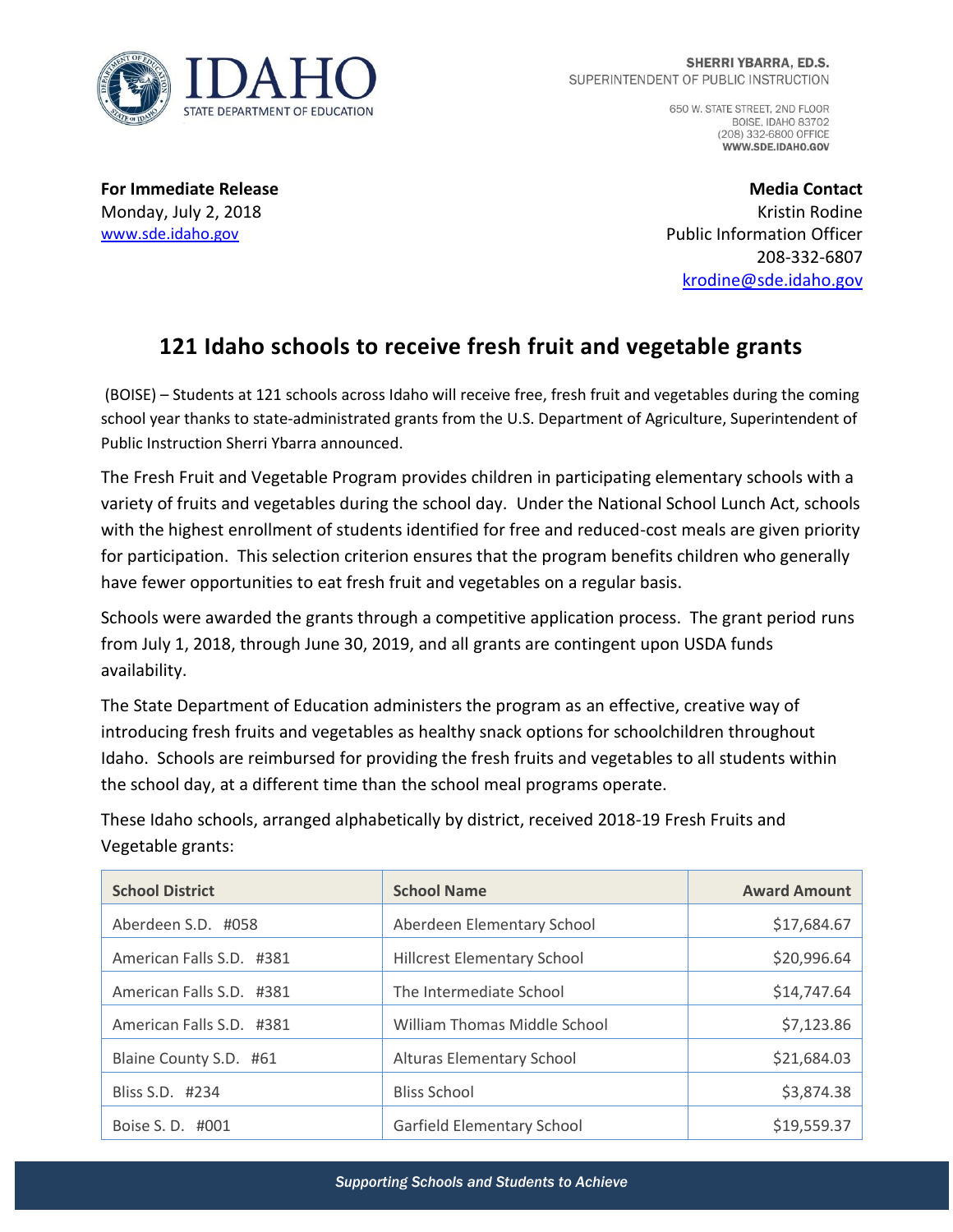| <b>School District</b>        | <b>School Name</b>                    | <b>Award Amount</b> |
|-------------------------------|---------------------------------------|---------------------|
| Boise S. D. #001              | Grace Jordan Elementary School        | \$27,683.07         |
| Boise S. D. #001              | Hawthorne Elementary School           | \$16,122.42         |
| Boise S. D. #001              | <b>Hillcrest Elementary School</b>    | \$18,934.47         |
| Boise S. D. #001              | Horizon Elementary School             | \$32,994.72         |
| Boise S. D. #001              | Jefferson Elementary School           | \$15,372.54         |
| Boise S. D. #001              | Koelsch Elementary School             | \$21,933.99         |
| Boise S. D. #001              | Lowell Elementary School              | \$18,934.47         |
| Boise S.D. #001               | Morley Nelson Elementary School       | \$29,870.22         |
| Boise S. D. #001              | Mountain View Elementary School       | \$20,059.29         |
| Boise S. D. #001              | Owyhee Elementary School              | \$12,872.94         |
| Boise S.D. #001               | Whitney Elementary School             | \$30,620.10         |
| Boise S. D. #001              | Whittier Elementary School            | \$27,308.13         |
| Boise S.D. #001               | William Howard Taft Elementary School | \$18,247.08         |
| Bonneville Jt. S.D. #93       | Falls Valley Elementary School        | \$26,058.33         |
| Boundary County S.D. #101     | Naples Elementary School              | \$6,623.94          |
| Boundary County S.D. #101     | Valley View Elementary School         | \$20,059.29         |
| Bruneau-Grand View Jt SD #365 | <b>Bruneau Elementary School</b>      | \$3,374.46          |
| Bruneau-Grand View Jt SD #365 | <b>Grand View Elementary School</b>   | \$4,624.26          |
| Buhl S.D. #412                | Popplewell Elementary School          | \$31,744.92         |
| Caldwell S.D. #132            | Lewis & Clark Elementary School       | \$23,871.18         |
| Caldwell S.D. #132            | Lincoln Elementary School             | \$20,184.27         |
| Caldwell S.D. #132            | Sacajawea Elementary School           | \$24,683.55         |
| Caldwell S.D. #132            | Van Buren Elementary School           | \$34,244.52         |
| Caldwell S.D. #132            | <b>Washington Elementary School</b>   | \$28,932.87         |
| Caldwell S.D. #132            | <b>Wilson Elementary School</b>       | \$28,058.01         |
| Cambridge S.D. #432           | Cambridge Elementary School           | \$3,624.42          |
| Cassia County Jt. S.D. #151   | Raft River Elementary School          | \$10,060.89         |
| Challis S.D. #181             | <b>Challis Elementary School</b>      | \$8,936.07          |
| Coeur d'Alene S.D. #271       | <b>Borah Elementary School</b>        | \$17,372.22         |
| Coeur d'Alene S.D. #271       | <b>Bryan Elementary School</b>        | \$21,559.05         |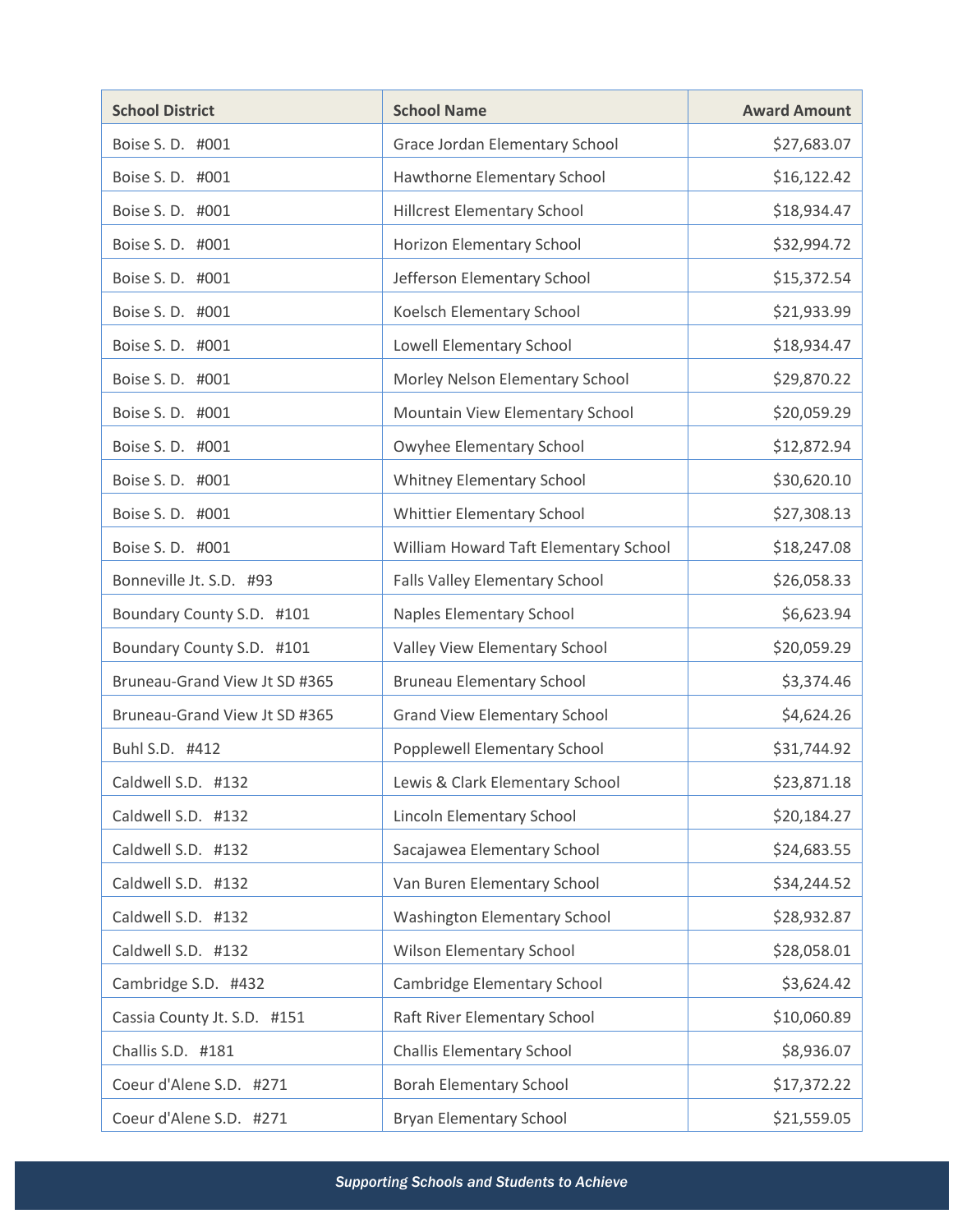| <b>School District</b>  | <b>School Name</b>                    | <b>Award Amount</b> |
|-------------------------|---------------------------------------|---------------------|
| Coeur d'Alene S.D. #271 | Fernan Elementary School              | \$20,059.29         |
| Coeur d'Alene S.D. #271 | Northwest Expedition Academy          | \$14,060.25         |
| Coeur d'Alene S.D. #271 | Winton Elementary School              | \$23,933.67         |
| Culdesac Jt. S.D. #342  | Culdesac School                       | \$2,499.60          |
| Dietrich S.D. #314      | Dietrich School                       | \$6,124.02          |
| Emmett S.D. #221        | Kenneth Carberry Intermediate School  | \$25,308.45         |
| Emmett S.D. #221        | Shadow Butte Elementary School        | \$25,058.49         |
| Emmett S.D. #221        | Sweet-Montour Elementary School       | \$2,249.64          |
| Glenns Ferry S.D. #192  | <b>Glenns Ferry Elementary School</b> | \$9,873.42          |
| Gooding Jt. S.D #231    | Gooding Elementary School             | \$32,494.80         |
| Hagerman S.D. #233      | Hagerman Elementary School            | \$10,373.34         |
| Hansen S.D. #415        | Hansen Elementary School              | \$9,373.50          |
| Homedale Jt. S.D. #370  | Homedale Elementary School            | \$23,683.71         |
| Homedale Jt. S.D. #370  | Homedale Middle School                | \$12,310.53         |
| Idaho Falls S.D. #091   | A.H. Bush Elementary School           | \$21,809.01         |
| Idaho Falls S.D. #091   | Dora Erickson Elementary School       | \$22,746.36         |
| Idaho Falls S.D. #091   | <b>Ethel Boyes Elementary School</b>  | \$19,559.37         |
| Idaho Falls S.D. #091   | Fox Hollow Elementary School          | \$25,683.39         |
| Idaho Falls S.D. #091   | Hawthorne Elementary School           | \$15,809.97         |
| Idaho Falls S.D. #091   | Theresa Bunker Elementary School      | \$15,247.56         |
| Jefferson Jt. S.D. #251 | Harwood Elementary School             | \$11,748.12         |
| Jefferson Jt. S.D. #251 | Roberts Elementary School             | \$7,686.27          |
| Jerome S.D. #261        | Horizon Elementary School             | \$29,682.75         |
| Jerome S.D. #261        | Jefferson Elementary School           | \$27,308.13         |
| Jerome S.D. #261        | Summit Elementary School              | \$42,555.69         |
| Kamiah Jt. S.D. #304    | Kamiah Elementary School              | \$6,061.53          |
| Kamiah Jt. S.D. #304    | Kamiah Middle School                  | \$6,623.94          |
| Kellogg S.D. #391       | Pinehurst Elementary School           | \$23,621.22         |
| Kootenai S.D. #274      | Harrison Elementary School            | \$3,249.48          |
| Lakeland S.D. #272      | John Brown Elementary School          | \$20,559.21         |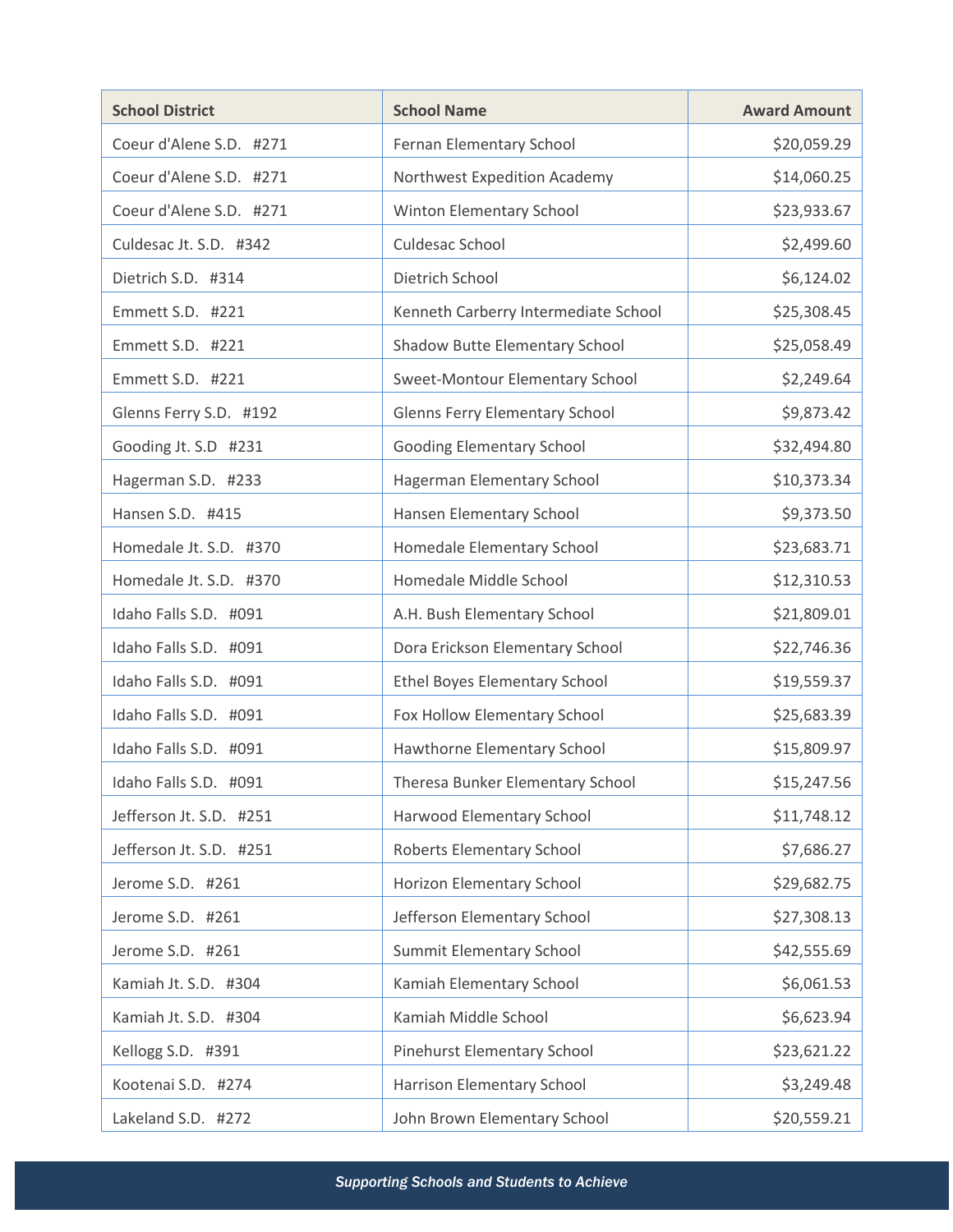| <b>School District</b>    | <b>School Name</b>                  | <b>Award Amount</b> |
|---------------------------|-------------------------------------|---------------------|
| Lakeland S.D. #272        | Spirit Lake Elementary School       | \$17,997.12         |
| Lapwai S.D. #341          | Lapwai Elementary School            | \$12,248.04         |
| Lapwai S.D. #341          | Lapwai Junior - Senior High School  | \$3,436.95          |
| Lewiston S.D. #340        | McGhee Elementary School            | \$16,559.85         |
| Lewiston S.D. #340        | Whitman Elementary School           | \$17,122.26         |
| Marsh Valley S.D. #21     | Downey Elementary School            | \$5,499.12          |
| Marsing Jt. S.D. #363     | <b>Marsing Primary School</b>       | \$19,684.35         |
| Midvale S.D. #433         | Midvale Elementary School           | \$2,562.09          |
| Minidoka County S.D. #331 | Acequia Elementary School           | \$17,309.73         |
| Minidoka County S.D. #331 | East Minico Middle School           | \$9,498.48          |
| Minidoka County S.D. #331 | Heyburn Elementary School           | \$29,307.81         |
| Minidoka County S.D. #331 | <b>Rupert Elementary School</b>     | \$31,994.88         |
| Minidoka County S.D. #331 | West Minico Middle School           | \$10,373.34         |
| Mountain View S.D. #244   | <b>Clearwater Valley Elementary</b> | \$9,935.91          |
| Nampa S.D. #131           | Centennial Elementary School        | \$25,620.90         |
| Nampa S.D. #131           | <b>Central Elementary School</b>    | \$19,246.92         |
| Nampa S.D. #131           | <b>Endeavor Elementary School</b>   | \$25,808.37         |
| Nampa S.D. #131           | <b>Greenhurst Elementary School</b> | \$16,559.85         |
| Nampa S.D. #131           | Iowa Elementary School              | \$24,371.10         |
| Nampa S.D. #131           | New Horizon Elementary School       | \$20,434.23         |
| Nampa S.D. #131           | Parkridge Elementary School         | \$17,309.73         |
| Nampa S.D. #131           | Sherman Elementary School           | \$23,933.67         |
| Nampa S.D. #131           | Snake River Elementary School       | \$25,120.98         |
| Nampa S.D. #131           | Willow Creek Elementary School      | \$33,369.66         |
| Notus S.D. #135           | Notus Elementary School             | \$11,498.16         |
| Orofino Jt. S.D. #171     | Orofino Elementary School           | \$21,184.11         |
| Orofino Jt. S.D. #171     | Timberline Elementary School        | \$5,186.67          |
| Parma S.D. #137           | Maxine Johnson Elementary School    | \$19,309.41         |
| Parma S.D. #137           | Parma Middle School, West Wing      | \$11,310.69         |
| Payette S.D. #371         | Payette Primary School              | \$23,308.77         |